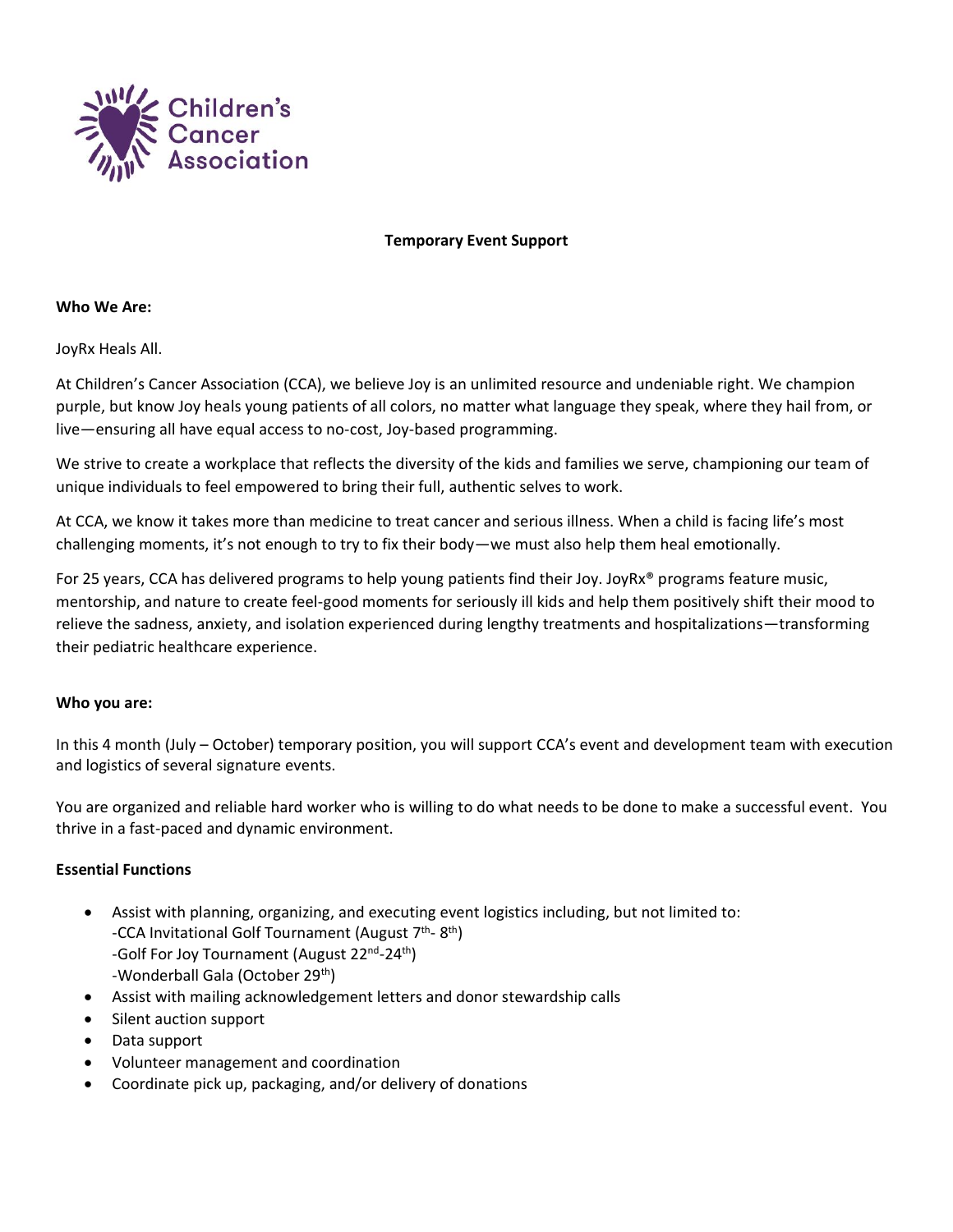

### **Skills**

- Highly organized and detail oriented
- Strong written and verbal communication skills
- Strong customer service skills
- Self-starter with the ability to work independently and within a team
- Strong problem-solving skills
- Ability to meet deadlines in a fast-paced environment

## **Education & Experience**

- High School diploma or equivalent
- 1-2 years of event support or planning experience
- Proficiency in Microsoft Suite of products, particularly Excel, Word and Outlook required
- Non-profit experience a plus

### **Competencies**

**Planning & Organizing** – Prioritize multiple tasks, maximize use of available time, work is accomplished efficiently and accurately Initiative - Effective performers are proactive. They make things happen.

**Relationship Building** – Establish and maintain productive relationships. Initiate contacts readily.

**Active Communications** – Actively seeks information from a variety of sources.

**Positive Impact** – Make positive impressions and energize those around them, are personable, self-confident, optimistic and enthusiastic about what they do.

**Adaptability** – Effective performers are flexible and open to new ideas. Quick to adapt.

#### **Work Environment**

This position will be work primarily remotely and will require frequent travel in the Portland Metro area, including to the CCA office. Events take place outdoors, with exposure to various weather elements.

## **Physical Demands**

The physical demands described here are representative of those that must be met by an employee to successfully perform the essential functions of this job with or without a reasonable accommodation.

Constantly operates a computer and other office equipment, such as a copy machine, and computer printer. This position requires the ability speak, hear, write, and read English.

This position requires the ability to sit, stand, walk, occasionally bend, twist, or stoop and occasionally lift and transport equipment up to 30lbs.